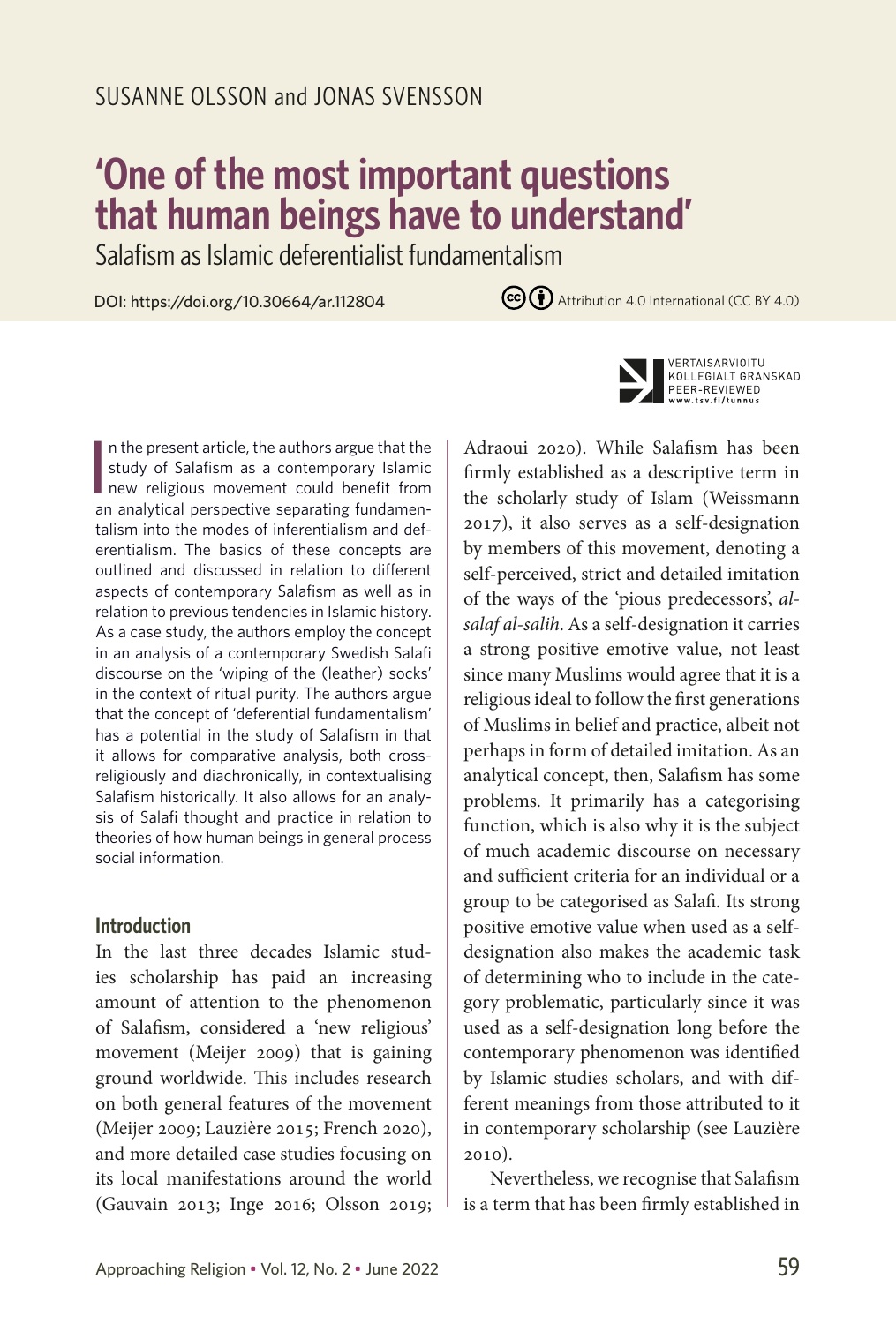

Fig. 1. Percentage of documents (research articles and books) using the term 'fundamentalism' in total number of documents using the term 'religion', 1980–2020.

scholarly discourse to denote a particular tendency in contemporary Islam, even if, as a descriptive concept, it may be somewhat blurry around the edges. In this article, however, we argue for the reintroduction of 'fundamentalism' as a suitable *analytical concept* in the study of Salafism. For this, however, some modification and expansion of the concept of fundamentalism, compared to how it has been used academically for more than four decades, is necessary.

We are well aware of the long discussion on the pros and cons of using the term 'fundamentalism' to denote particular movements or trends in Islam, and how its actual use in everyday speech, often with negative connotations, makes its use problematic. It is a term that was coined at the beginning of the twentieth century as a self-designation of a highly specific movement in North American Evangelical Christianity, in opposition mainly to liberal theology. In this context, 'fundamentalism' was primarily a matter of stressing the Bible as a sacred text, and its inerrancy. In this limited understanding, 'fundamentalism' is hardly useful for comparative purposes outside the context of evangelical Christianity.

Resisting this narrow understanding of the term, however, the large Fundamentalism Project, co-directed by Martin E. Marty and Scott Appelby, between 1987 and 1995, used the term in a comparative manner to outline and analyse what the project members saw as a recurring antisecularist movement in contemporary religious contexts worldwide, most notably the demand among religious groups for social and political reorganisation in line with what they perceived as an ideal, timeless order (Olsson 2021). One of the aims of the project, which resulted in five large published volumes on the topic (e.g. Appleby and Marty 1991; Marty and Appleby 1993, 1995), was to 'help politicians, communicators in the media, and academics to use fundamentalism and similar terms nonpejoratively' (Marty 1996: 33). This ambition was perhaps not realised in full, at least not in academia.

The graph in Fig. 1, constructed with the help of the Constellate text analysis service (https://constellate.org), shows the relative frequency of documents containing the keyword 'religion' (1.8 million in total), also using the term 'fundamentalism' over the last forty years.

As can be noted, although there was an increase in use during and slightly after the duration of the Fundamentalism Project, there has been a steady decrease in the use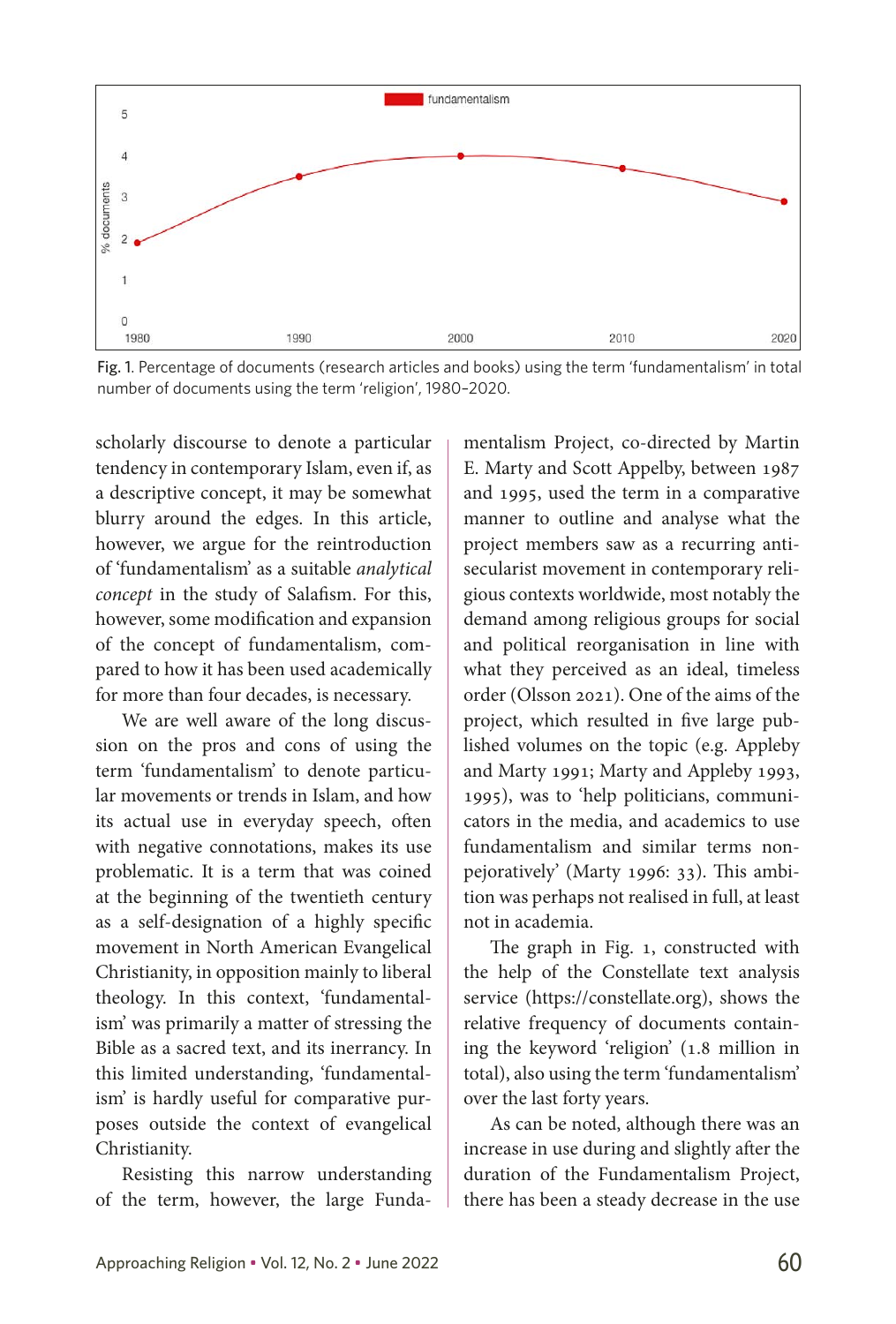of the term over the last two decades. The reasons for this decline could be investigated further, but that is not our aim here. In what follows, we take on the task of exploring what aspects of 'fundamentalism' as an analytical concept may be apt for analysing Salafism as a cultural phenomenon in contemporary Islam. We will make some references to periods, events and processes in history and contemporary times that have been objects of much scholarly research. We will not, however, go into detail on that research, since the aim here is not to provide an overview of what has been done, but to point forward to what may be done in the future.

#### **Conceptual distinctions and elaborations**

In pursuing our ambition, we start by introducing some distinctions and limitations, and above all a reservation. The latter concerns the academic study of fundamentalism. A Google Scholar search for 'fundamentalism' returns around 317,000 results. Narrowing the search to 'fundamentalism AND islam' the number of hits is still impressive, at 170,000. It goes without saying that producing a comprehensive overview here of how the term has been used and discussed in different scholarly contexts is a formidable task, not suitable or useful for the present context. We thus take the liberty of specifying how we use the term in the following disucssion, without claiming that our understanding is in any way superior to or should replace other understandings. Based on our knowledge of the field, we deem that our use of the term is not one that will generate much academic controversy, but admittedly it does not rest on a careful inventory of, and dialogue with, all previous attempts at definition.

As mentioned above, 'fundamentalism' as a term was first introduced into public discourse as a self-designation for a particular strand of Evangelical Christianity, stressing the literal reading and basic inerrancy of the Bible. Disregarding the actual object of focus (the Bible), this view of a *static, textually encoded, self-contained* and *unchanging reference point* as the *exclusive* source of religious truths may serve as an important defining characteristic of fundamentalism as an analytical concept relevant also for Salafism. Although groups who characterise themselves as Salafi, or are identified by scholars as Salafi, may differ considerably from one another in terms of goals, practices and forms of activism, they all share a strong notion that 'pure' Islam is the equivalent of what the basic scriptures, the Qur'an, and not least the hadith-literature, contain. In this sense, then, Salafis are fundamentalist in their views on what constitutes the *sources* for religious truths, the pure 'essence' of Islam. For the purposes of this article, we find the following characteristics of fundamentalists by the Islamic studies scholar Michael Cook in line with our own:

that they should identify one component of their religious tradition as its foundation while the rest is superstructure; that they should locate authority in the foundation rather than the superstructure; and that they should take the authority of the foundation seriously in a substantive way. (Cook 2014: 373)

Concerning Islam specifically, Cook stresses that this religious tradition easily lends itself to fundamentalisation, because of the authoritative role given to Muhammad, and to the pristine community of Muslims during his and his immediate followers' lifetimes, and also to the textual canonical authority of the Qur'an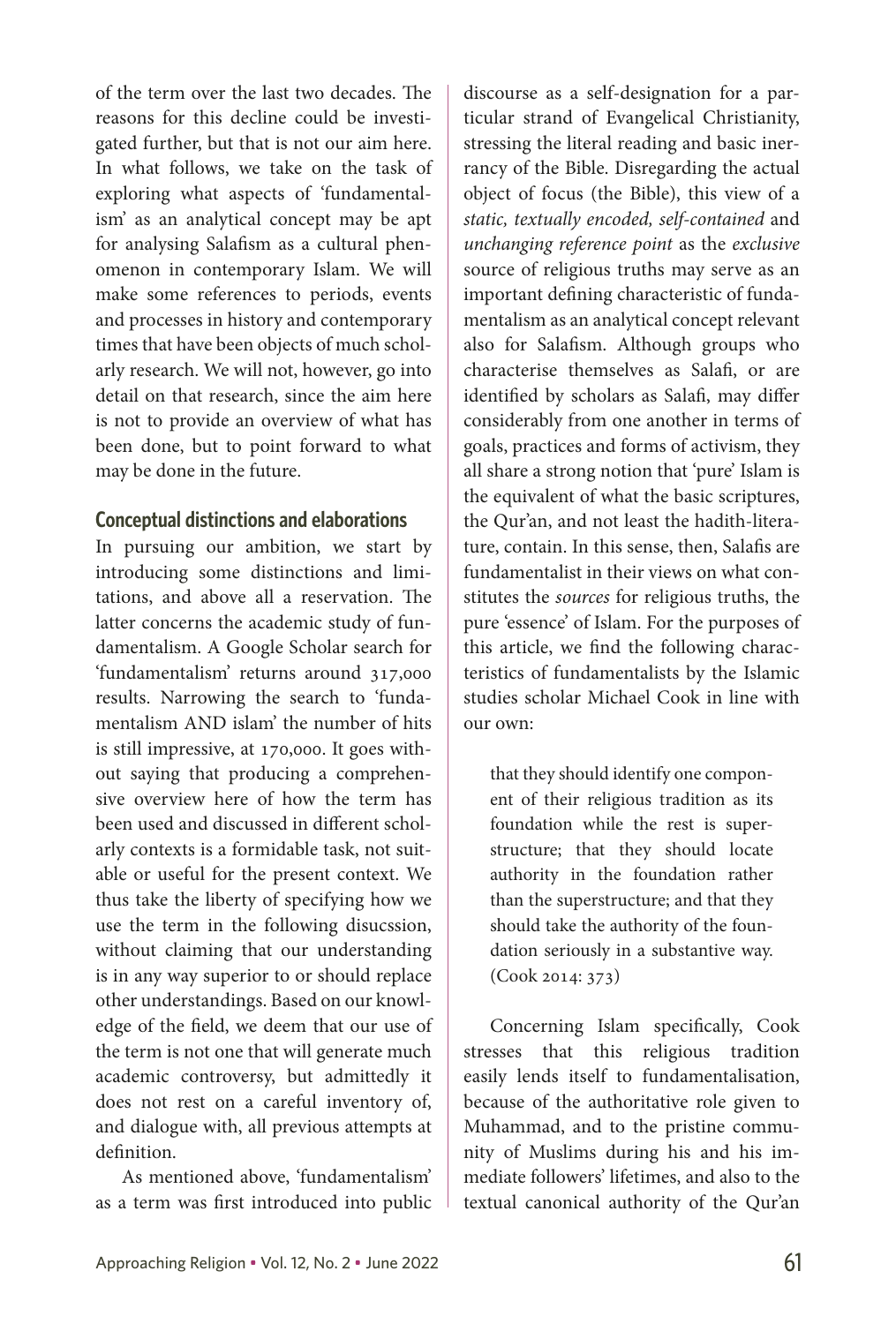and Sunna (Cook 2014: 377–8). While we agree with Cook here, we also argue that our introduction below of a theoretical distinction between two major forms of fundamentalism, what we term 'deferentialist' and 'inferentialist', and the identification of Salafism with the former rather than the latter, will facilitate a more nuanced use of the analytical concept. It is this distinction, which we have not encountered in previous research, and its implications for the analysis of Salafism exemplified by the case study below, that we consider to be our novel contribution to the study of Salafism, Islamic fundamentalism and religious fundamentalism in general.

In line with Cook, we limit our discussion on fundamentalism to the issue of theological (in a wide sense) *content.*1 It concerns only the emic understandings of the *source* or *sources* for religious truths. In this, we deviate from the wider understanding of fundamentalism that also covers activism based on such understandings, directed at changing society to conform with whatever becomes the result of this specific approach to the religious tradition. In our conceptualisation, such social or political activism, which could perhaps,

1 Our use of the word 'theology' might appear odd in the context of Islam, since in the specialised scholarly tradition of Islamic studies, 'theology' is usually reserved for *kalam*, as a particular sub-section of *'ulum al-din* (or 'religious sciences')*. Kalam* here denotes elite scholastic, philosophical reflections on the nature of the divine and on revelation. In the context of the present article, however, 'theology' is used in a much broader sense, denoting reflective thought on all things religious (i.e. pertaining to the nature, thought and actions of superhuman agents, and the consequences these entail for human beings), which makes it into a comparative term that can be used crossreligiously.

then, be termed politico-fundamentalism or something similar, is a possible, but not necessary, bed mate of what we focus on, which could consequently be termed theofundamentalism. This limitation is necessary in the context and aim of the present article because one of the more well-cited distinctions made concerning contemporary Salafism is that groups seen as parts of this movement differ considerably precisely in their views on activism, both in form and scope, in relation to a wider society (Wiktorowicz 2006). A particular subgroup, in scholarly contexts often referred to as 'Puritan Salafis', focus on studying and practising Islam, not on social upheaval or transformation. Such a stance does not have to involve plans for how to change society at large. On the contrary, such Salafism often involves a notion of *withdrawing* from politics and the rest of society in order to protect the purity of faith and practice (Olsson 2012). This form of Salafism, which arguably is the largest, is difficult to embrace within a wider definition of fundamentalism that also by necessity entails political activism.

Although it apparently never became a widespread practice, some Muslim groups advocating a return to 'true religion', did, in the height of the popularity of the term in Western media, embrace the term 'fundamentalists' and used its translation, *usuliyun*, as a self-designation (Haddad 1992)*.*  This appropriation is telling. The word *usuliyun* has connotations with a core notion in Islamic tradition, and in particular in Islamic jurisprudence. Here *usul alfiqh*, 'the roots of jurisprudence', refers to a set of basic principles used to arrive at specific rulings pertaining to a particular issue, through effort (*ijtihad*), or more technically 'interpretation'. The classical list of the four 'roots' (a metaphorical equivalent, perhaps, of 'fundament'), commonly attributed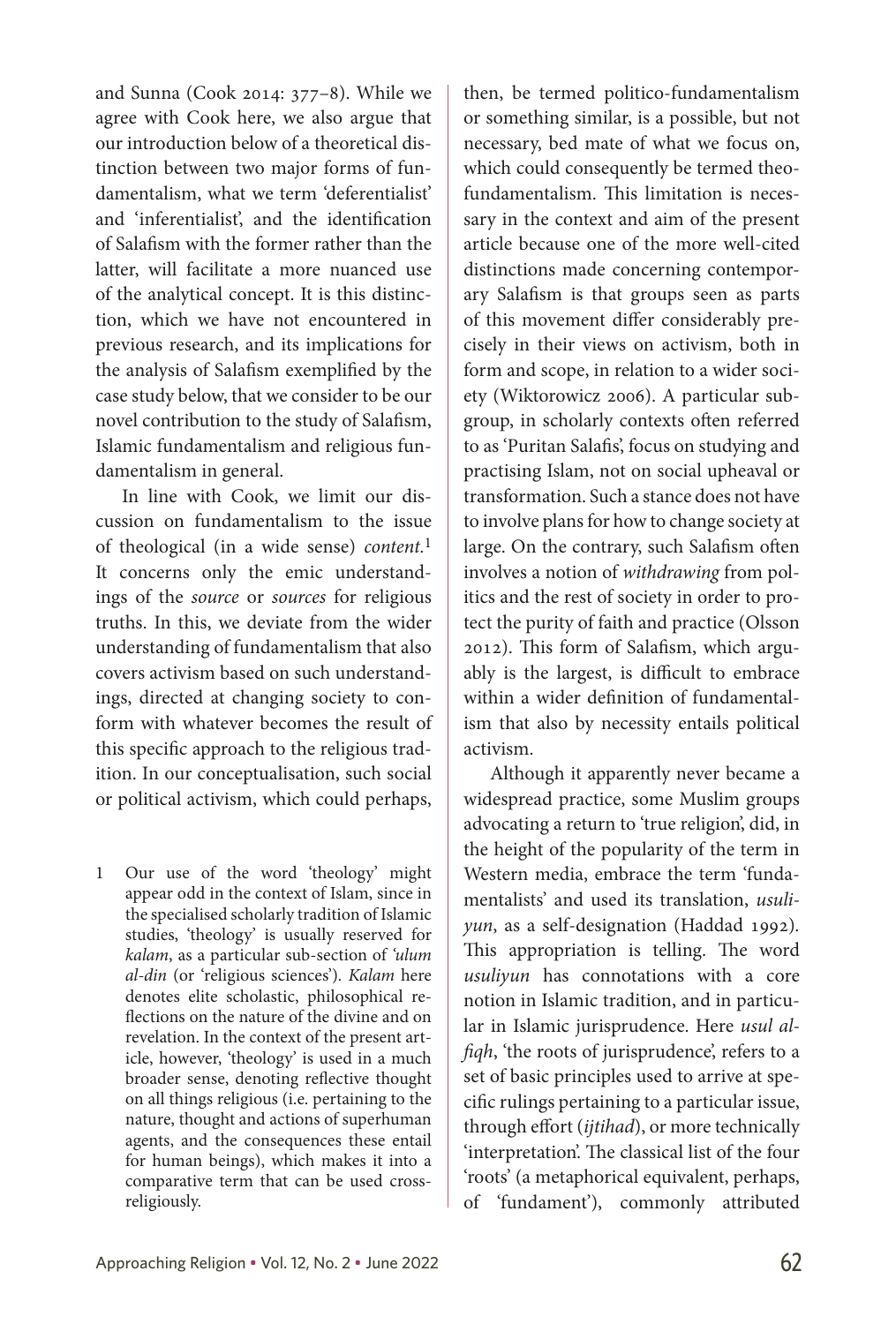to the scholar and alleged founder of the Shafi'i school of law, Muhammad Idris al-Shafi'i (d. 821), includes two sets: one of sources for information, the Qur'an and the Sunna, and one of methods to expand the information and reach conclusions on its meaning, *qiyas*, 'analogical reasoning', and *'ijma*, 'consensus'*.* Using *usuliyun* as a self-designation and translation of 'fundamentalists', thus focuses on the first set, that is, the basic scriptures of the Qur'an and the hadith collections. It does not entail accepting the whole of 'roots of jurisprudence'. Indeed, a recurring topic in contemporary Salafi discourse is the rejection of this system.

When al-Shafi'i formulated the *usul alfiqh* in the ninth century CE he also insisted on the primacy of the first two roots in his system, and particularly on the Sunna of the Prophet (see Juynboll and Brown 2012). Nevertheless, his system was a compromise between a previous movement among some religious scholars, sometimes referred to generically as the *ahl al-hadith*, or 'hadith folk', and the so called *ahl al-ray*, 'people of opinion'. The *ahl al-hadith*, perhaps as early as the beginning of the eighth century ce, insisted on making information about the Prophet Muhammad and his words and deeds into a direct source of religious belief and practice, as a revelation complementary to the Qur'an. This was done in a prevailing situation where the Qur'an, because of its limited content, often had to be complemented as a source for Islam with established custom (*sunna*  in a pre-Shafi'i understanding) and scholars' personal judgements or opinions, *ra'y* (Brown 1996: 6–15; Lowry 2010: 88; Schacht 2012).

This original context of what could perhaps be seen as a start of the institutionalisation of fundamentalism in Islamic tradition, at least in the sense of stressing the primacy of the two sources of the Qur'an and the Sunna, may also serve to distinguish it as a particular approach. Fundamentalism should primarily be juxtaposed against notions that 'true religion', in terms of beliefs and practices, is to be found in whatever is established tradition or in prevailing local beliefs and practices, in other words, what is established religion in any given context.

In contrast with much scholarly work on fundamentalism in general, we hence do not consider fundamentalism, in the limited understanding provided above, to be an exclusively modern phenomenon. In the context of Islam, then, it could be traced back as far as we have historical sources. It has been part and parcel of revivalist movements throughout Islamic history (Rahman 1970).

However, modernity has greatly affected and contributed to the spread and establishment of Islamic fundamentalism as a general view among a larger Muslim population, and not only among religious scholars, around the world. Previous scholarship has suggested several reasons for this. For example, increased knowledge among Muslims around the world or intra-religious diversity has resulted in an 'objectification of Islam' on an individual level, that is to say, Islam has become an object of reflection concerning what it 'really' is, favouring a search for a stable essence. This is combined, in the twentieth century onwards, with increased levels of education and increased access for a general public to the original scriptures, including translations from the original Arabic, as a result first of print technology and later of other forms of technology for mass production and distribution of information (see e.g. discussions in Eickelman and Piscatori 2004; Roy 2004).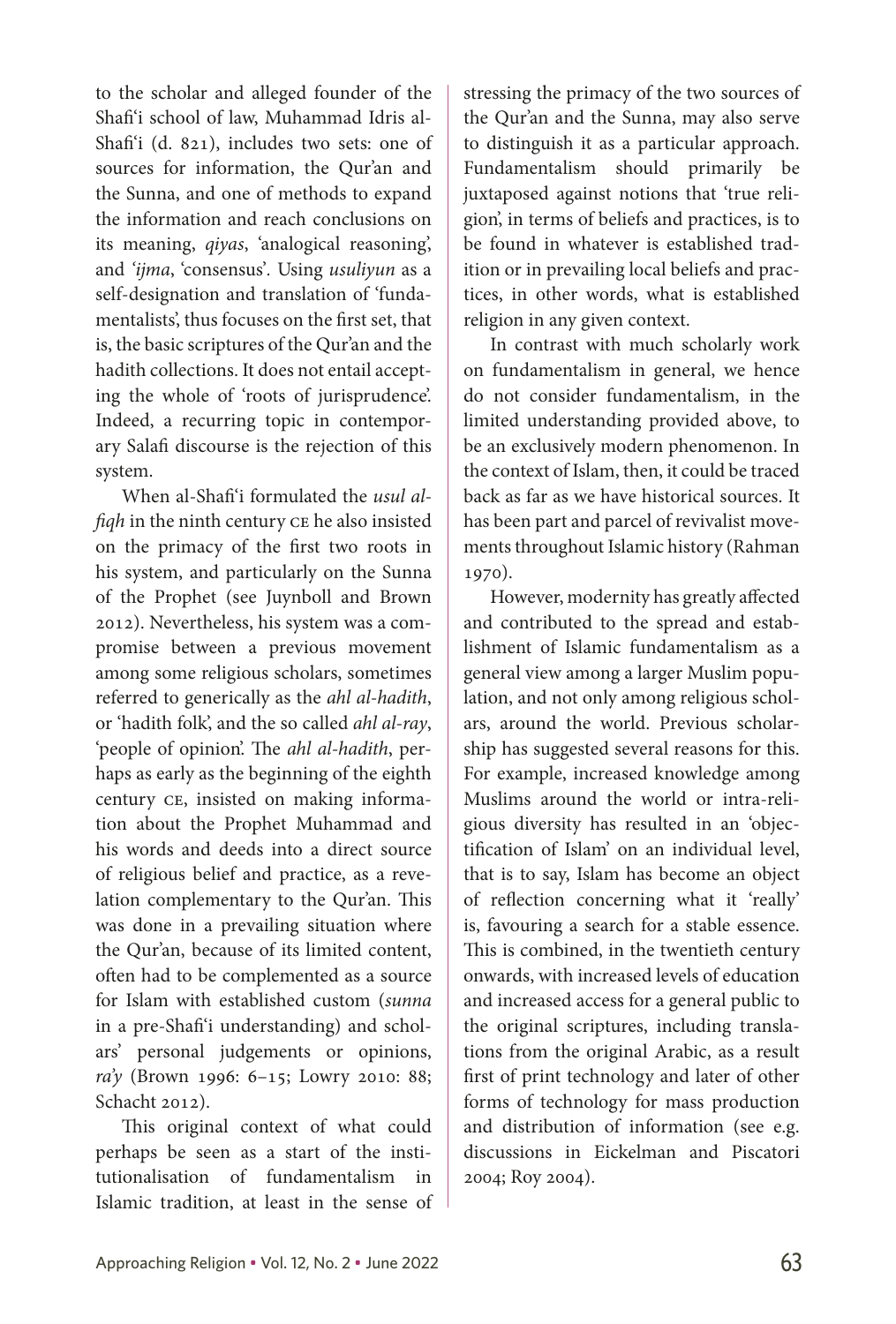It should be noted that a common focus on a particular set of self-containing, core scriptures as sources of 'true' Islam among Islamic fundamentalists does not translate into common conclusions concerning what can be derived from these scriptures in terms of religious truths. Hence, for example, Muslim fundamentalist feminists may claim that a 'true' feminist message of the Qur'an has been tainted by 1400 years of patriarchal interpretation and demand a return to an original Islam of gender equality in creation as expressed in verse 4:1 in the Qur'an.2 On the other hand an ISIS volunteer may take a Yazidi sex-slave besides his four wives, fundamentalistically arguing that this is his prerogative in accordance with the wording 'what your right hand possesses' in the Qur'anic verse 4:3. 3 Both examples display a fundamentalist orientation, but arrive at quite different results.

Hence, the view that 'true Islam' must be extracted from the scriptures directly, rather than from secondary authorities or established tradition, is a widely shared notion among Muslims today. Consequently, fundamentalism in itself is too broad a concept to be of much use in addressing the specific character of Salafism. It needs further qualifications, particularly concerning divergences in views on how information is to be extracted from the sources, the nature of

2 'O mankind! Be careful of your duty to your Lord Who created you from a single soul and from it created its mate and from them twain hath spread abroad a multitude of men and women.' Pickthall's translation (1953) of the Qur'an is used in the article.

3 'And if ye fear that ye will not deal fairly by the orphans, marry of the women, who seem good to you, two or three or four; and if ye fear that ye cannot do justice (to so many) then one (only) or (the captives) that your right hand possesses. Thus it is more likely that ye will not do injustice.'

that information, and the consequences of the information on correct behaviour. For this we now turn to a more general theoretical discussion on two modes in which human beings, and not only Muslims, in everyday contexts process social information: we term these modes *inferentialism* and *deferentialism*.

#### **Inferentialism and deferentialism**

The following distinction between an inferential and a deferential mode of processing social information is inspired by the anthropologist Maurice Bloch's article 'Ritual and deference' (Bloch 2004) and has been discussed at greater length in a previous publication (Svensson 2015).

The inferential mode relies on the possibly unique human ability to mentalise, that is, to form beliefs about the beliefs, wishes and intentions of others, sometimes referred to as a 'theory of mind' (Premack and Woodruff 1978; Baron-Cohen 1995; Sodian and Kristen 2010). When as humans we observe the behaviour of others (humans or non-humans) that we identify as agents, including, for example, what they say or write, we more often than not assume that this behaviour is caused by their internal mental states. This we do unconsciously and without much effort. This *inferred* (not observed) 'meaning' of the observed behaviour of others need not correspond with what would, at first glance, appear to be the surface meaning. The *inferentialist* mode of processing social information is the basis for such phenomena as irony, and is useful for detecting deceit, for example.

But we need not always rely on mentalisation when interpreting others. In the *deferentialist* mode we allow the information received to directly affect our beliefs and behaviour, regardless of the (assumed) intentions of the producer of information.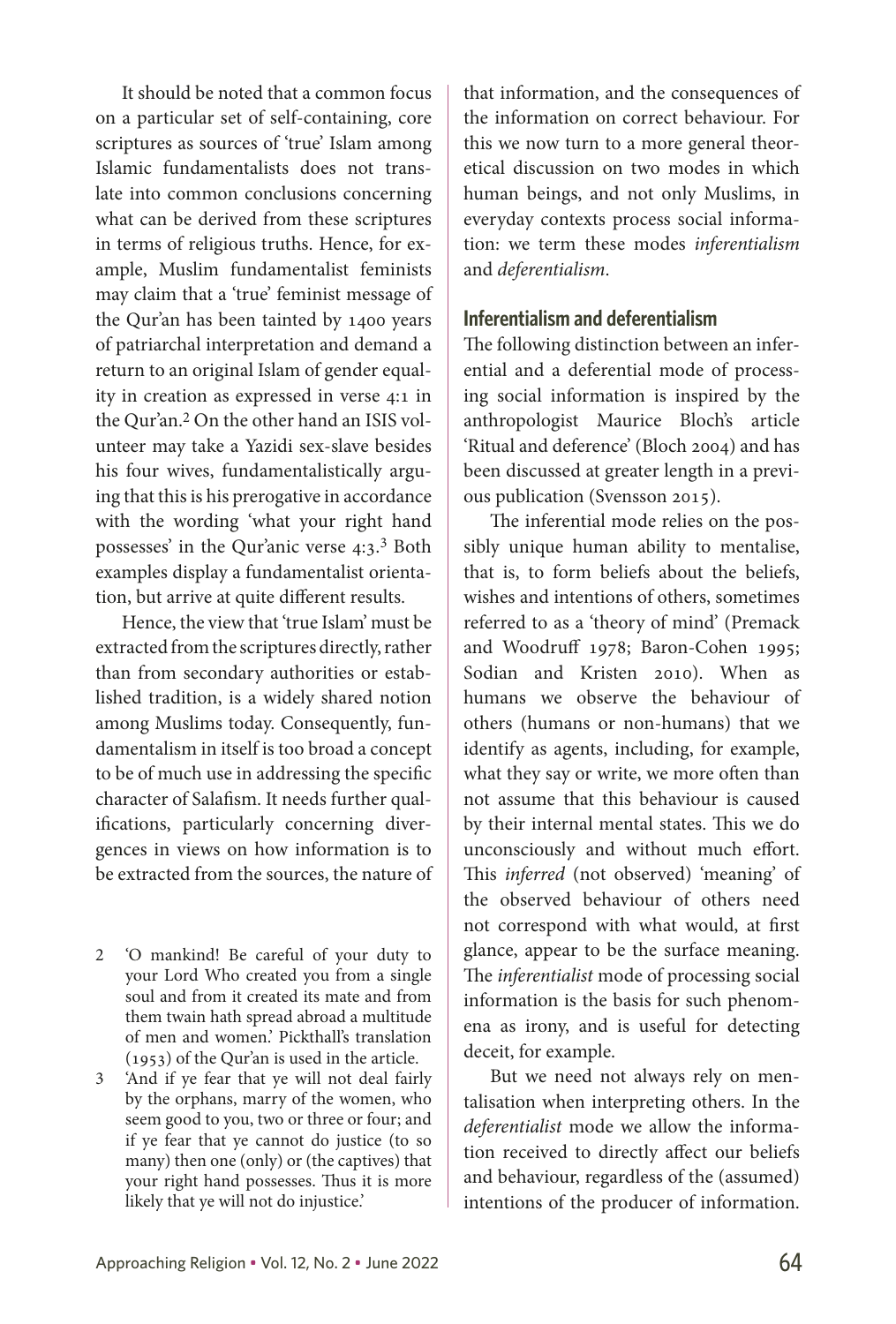When, for example, someone follows an operation manual to install an electric device, there is, usually, no simulation of the mind of the author of the manual. The text is allowed to directly influence action.

Most humans, in everyday life, alternate between an inferentialist and a deferentialist mode, depending on contextual factors such as the subjective evaluation of the importance of the information given and trust in the source of information or authority ascribed to it.

Turning back to fundamentalism, and Salafism, we believe that considering these two general modes of relating to social information may contribute a useful analytical distinction. An inferentialist fundamentalism in an Islamic context would entail using the Qur'an and the hadith corpus as sources for making *inferences*  concerning the intentions of God and the Prophet respectively, and subsequently to make these inferences, rather than the apparent surface meaning of the actual text, the basis for belief and action. Deferential fundamentalism, on the other hand, entails deferring to whatever is understood to be the surface meaning of the texts, and arranging beliefs and behaviour accordingly. Salafism falls more into the latter category than into the former, which makes it into a particular form of fundamentalism, the topic of the remainder of this article.

It is important for our argument here that the two modes are not limited to fundamentalism. They are general. A deferential or inferential mode may be present also in relation to other sources of social information than foundational texts, such as established scholarship, charismatic leaders or prevailing customs in any given locality. Two examples from Islam of non-Salafi deferentialism would be the attitude inherent in the principle of *taqlid* (imitation) within Sunni legal tradition, and the deference to *mujtahids* on different levels of a hierarchy of scholars within Shiism.

### **Salafism as deferentialist fundamentalism**

Salafism, as it is commonly approached in contemporary Islamic studies scholarship, can thus be construed, in terms of ideological content, as an Islamic fundamentalism with a strong leaning towards a deferentialist mode. Not only is there among Salafis an exclusive stress on the text of the Qur'an and hadith (fundamentalism), but there is also a strong suspicion of both historical and contemporary attempts at mentalising the divine, that is, at simulating the mind of God or the Prophet in search for guidance in beliefs and practices. While the pious predecessors are indeed also models to be deferred to, it is only because they themselves are assumed to have deferred to the Qur'an and the Sunna. The recordings of their beliefs and actions also become texts to which deference is due. Salafi practice is characterised by an obsessiveness with details in the texts, taken literally, and an insistence that these details should, without pondering on possible divine intentions behind them, be directly realised in belief and practice here and now.

The clear anti-inferentialist stance appears also in matters of creed. A true believer should adopt any statements on the divine nature that are expressed in the literal text, without asking any questions or discussion or pondering or attempts at rational justification. At times, this view of theology, in a more limited sense, is termed a 'traditionist' (*athari*) stance, meaning the rejection of argumentation and debate (*jadal*), and accepting the exact words in revelation at face value, nothing more and nothing less. 'For the Athari movement, the epistemological validity of human reason is severely limited, and rational proofs can neither be trusted nor relied upon in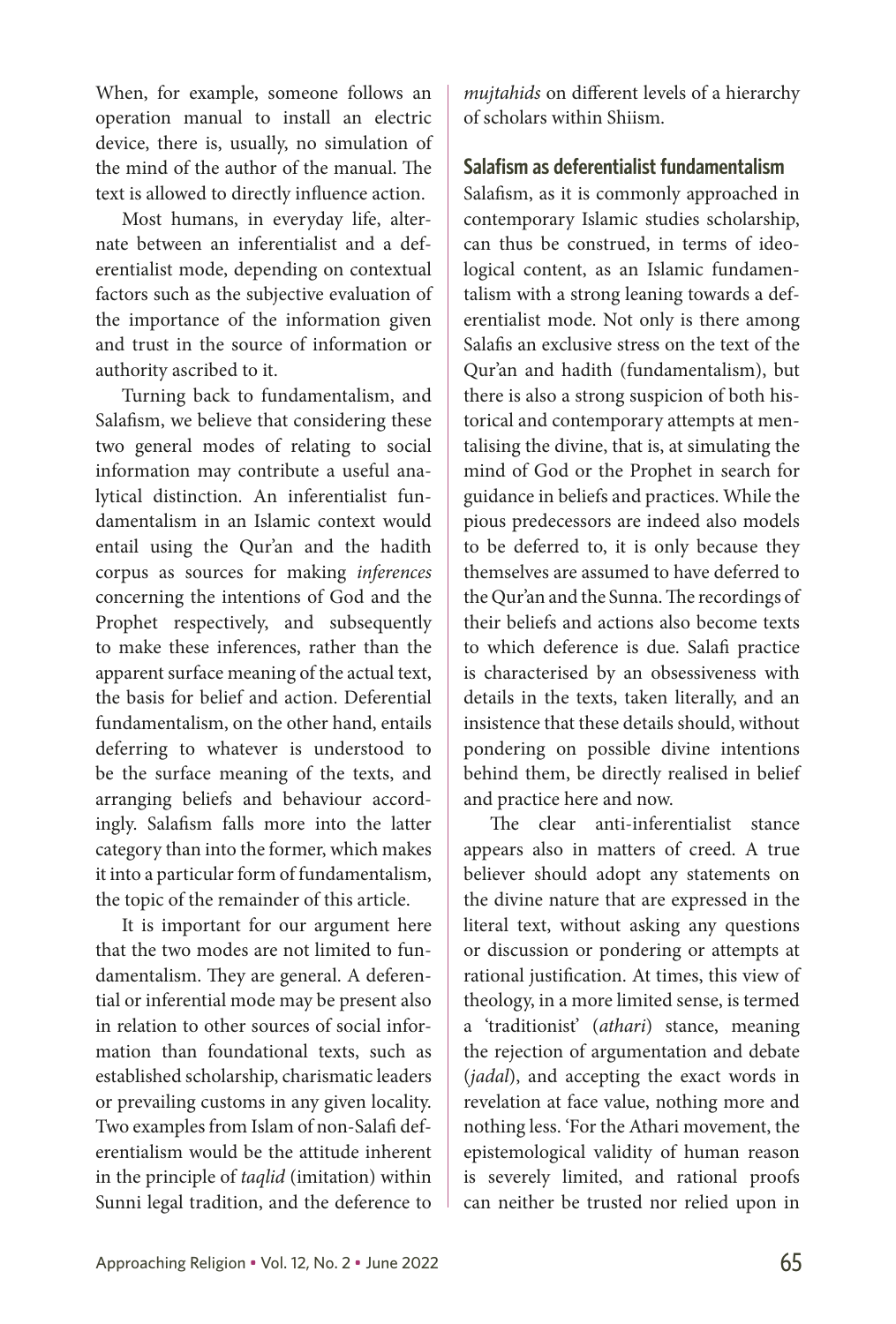matters of belief, thus making theology [i.e. *kalam*] a sinful innovation (*bid'ah*) and dangerous exercise in human arrogance' (Halverson 2010: 43).

The concept of *bid'a*, *'*illegitimate innovation' in belief and practice, is central to Salafi thought. The Salafi rejection of such innovations corresponds well to a deferentialist mode. Introducing something novel into belief and practice requires mentalisation, assuming that there are things that God wants, or allows or likes, that he has not clearly expressed, but that can be inferred from whatever information available. However, such inferences, like all attempts to simulate the minds of others, carry with them a level of uncertainty, which makes them dangerous.

Thorsten Botz-Bornstein makes a remark on 'the singular view on truth' among what he terms 'fundamentalists', but which correspond closely with what we here term more narrowly a deferentialist fundamentalism:

There is no doubt, no scepticism, and, as a consequence, no irony in radical Islamic thought. Tragic irony, in particular, is unthinkable because the zone of the sacred contains only one single concept and one single point of view from which the world can be interpreted. (Botz-Bornstein 2019: 176–7)

Doubt, scepticism and irony are all features that belong to the inferentialist mode, but are absent in the deferentialist mode.

Salafism is treated, in an Islamic studies context, mainly as a contemporary phenomenon, but considering it rather as deferentialist fundamentalism, it has clear historical precedents. The relationship between contemporary Salafism and these precedents is often framed academically as a case of historical influence. It is possible, however, from the perspective adopted here, to view Salafism merely as a contemporary manifestation of a tendency of deferentialist fundamentalism that, just like fundamentalism in general, has been present throughout Islamic history.

Among the different Sunni legal traditions that developed out of al-Shafi'i's system, some tended towards a deferentialist stand, being clearly sceptical towards the 'roots' of *qiyas* and *'ijma.* The prime example here is Ahmad Ibn Hanbal (d. 855), considered the founder of the Hanbali school of law. In the six creeds that the Hanbali jurist Ibn Abi Ya'la (d. 1131) attributed to Ibn Hanbal, the stress on what is regarded as authentic sources is straightforward, and those who disagree are defined as innovators and deviators, having left the community of believers. Of importance in the citation is the stress on holding on to the roots (*usul*), which is attributed to 'the people of Sunna':

These are the doctrines of the people of knowledge, the adherents of hadith (*aṣḥāb al-athar*), and *ahl al-sunnah*  [people of Sunna] who hold on to its roots, who are known by them, and who are to be followed in them, as they have been from (the time of) the Companions (*aṣḥāb*) of the Prophet. … Whoever disagrees with anything of these doctrines, or asperses them, or blames one who advocates them, he is an innovator who has departed from the community (*jamā'ah*) and deviated from the way of the *sunnah*  and the path of truth. (Ibn Hanbal 2015: 2)

An example of a 'traditionist' (deferentialist) stand on *kalam* is the Hanbali jurist Ibn Qudamah (d. 1223), and his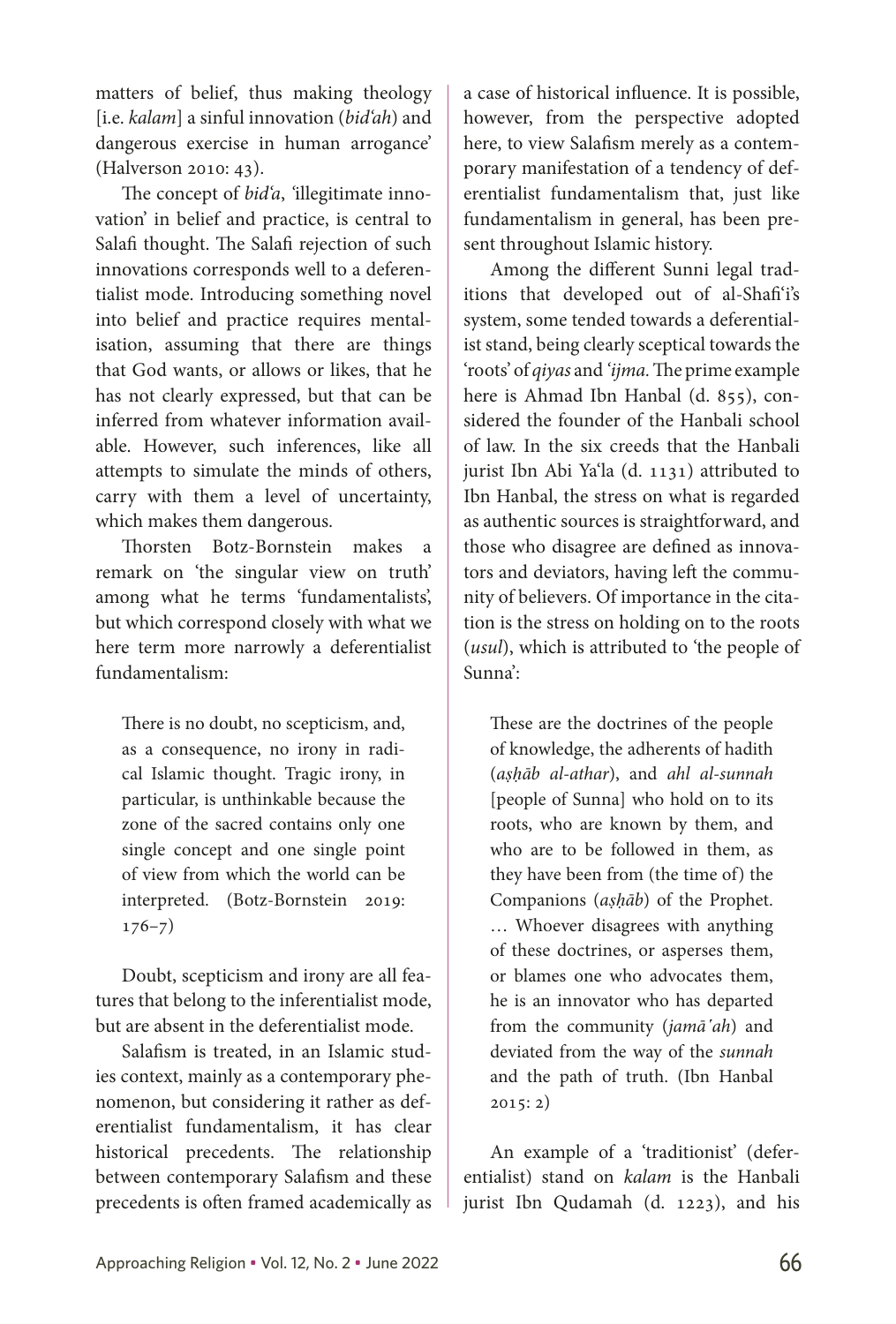treatise *Tahrim al-nazar fi kutub ahl alkalam* (Prohibition of the study of the books of the partisans of theology). For him, 'the path to salvation was very clear. The religion of the *salaf* was one of simple submission to God and His Messenger through strict adherence to the letter of the Qur'an and Sunna and believing in their content without asking *kayf* (how). Believing was enough' (Halverson 2010: 38). The deferentialist creed (*'aqida*) was stressed, above inferentialist theology, citing the doctrine of *bi-la kayf* (without [asking] how) (p. 39; see also Abrahamov 1995). Creed is not based on theological discussions or rational proof, but on the textual authoritative sources of the Qur'an and Sunna.

Later examples of a deferentialist fundamentalism include, for example, the works of Ibn Taymiyya (d. 1328) and of Muhammad ibn 'Abd al-Wahhab (d. 1792), both of which are important reference points for contemporary Salafis. The possibly most conspicuous in history is the Zahiri school of law, with its extreme form of literalism, refusing to consider anything Islamic but the literal, external (*zahir*) meaning of the scriptures (Adang 2006; Turki 2012). While extinct since the fourteenth century, individual scholars, often with a Salafi leaning, have professed their sympathies with its teachings (Rane 2010: 84), such as the well-known translator (together with Muhammad Muhsin Khan) of the Qur'an into English Taqi al-Din al-Hilali (d. 1987) (Lauzière 2015: 158). It can be noted in passing that the English Wikipedia page on Zahiri lists fourteen contemporary followers of the school, among them al-Hilali and the well-known hadith scholar Muhammad Nasiruddin al-Albani (d. 1999) (Wikipedia 2021).

While thus being a recurrent tendency in Islamic tradition, at least on a scholarly level, deferentialist fundamentalism has historically not been a major popular movement, until perhaps the modern period and the rise of Salafism. There are several possible reasons for this. Apart from the general processes mentioned above that have nurtured fundamentalism in general, the *deferentialist* variety is strengthened by the massive missionary activities of oil-rich Gulf states from the 1970s onwards, mainly Saudi Arabia. We claim that the increased access to the foundational texts has facilitated the emergence of individuals and groups, who, alongside traditional scholars, who can claim authority on the basis of knowledge of the content of the scriptures in the sense of being able to deliver the correct quotation at the right time, or in the emic language 'proof' that can be deferred to. These have become 'religious virtuosi' (Weber 1978: 539–42). Several such deferential fundamentalists have been strongly affected by Wahhabi scholarly institutions, such as the Islamic University in Madinah that educates missionaries (Farquhar 2016).

The remainder of this article will further elaborate on how deferentialist fundamentalism plays out in a Salafi context, using examples taken from a contemporary Swedish context and related to an issue that in all its mundaneness illustrates the phenomenon: the 'wiping the two (leather) socks' (*mashi 'ala al-khuffan*).

## **Salafism as deferentialist fundamentalism in Sweden: the case of 'wiping the (leather) socks'**

Islamic tradition has the notion of ritual purity, *tahara*, as a prerequisite for the performance of certain rituals, most notably the daily prayer, *salat*. Depending on the level of impurity, *tahara* is usually attained either through the performance of the great ablution (*ghusl*) or the small ablution (*wudu*') with water. The latter involves washing hands and feet, rinsing the mouth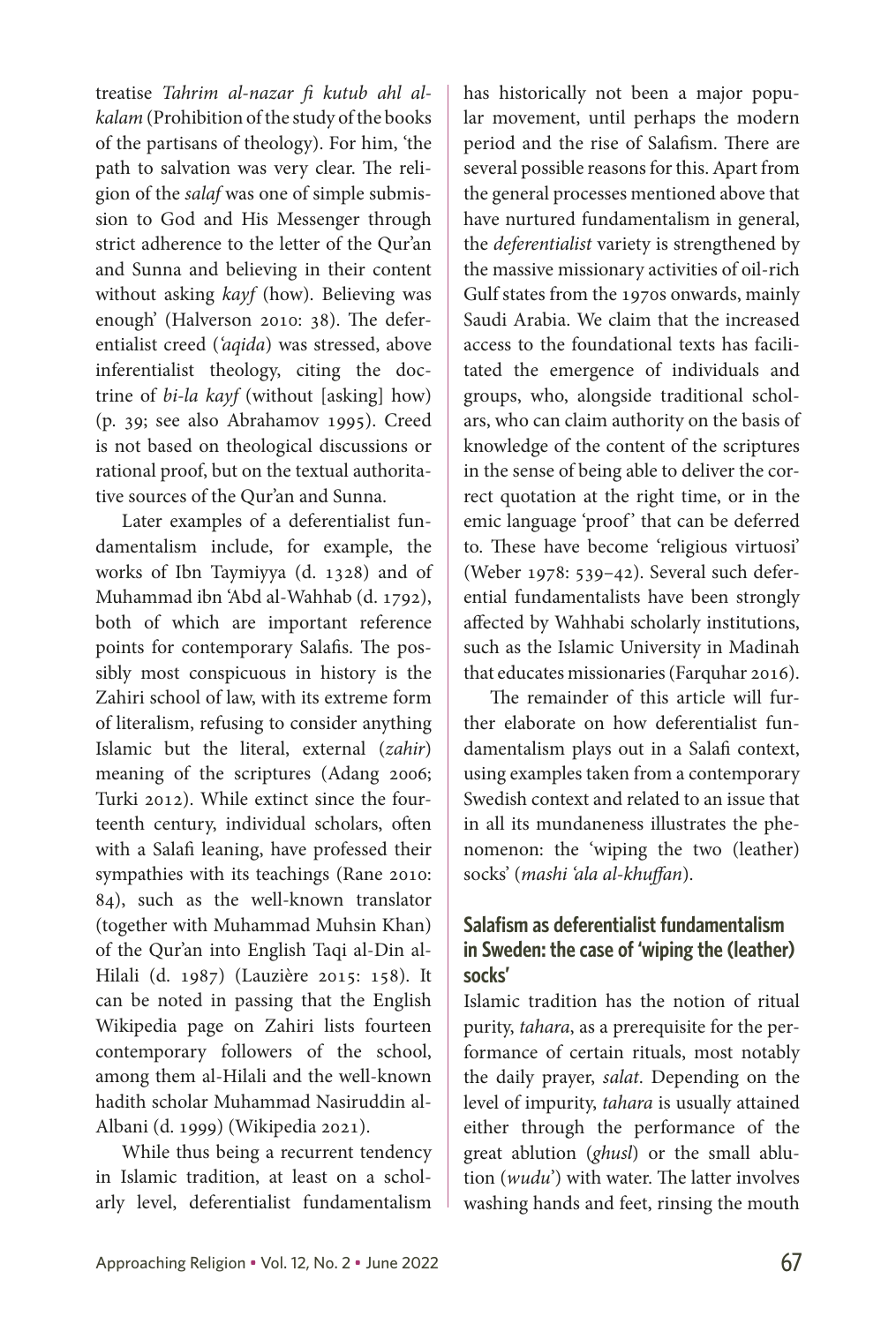and nose and stroking the head and ears with wet hands. In this context, there is a widespread notion that if one puts on footwear after performing *wudu*' then the feet need not be washed again next time the procedure is repeated. It is enough, to attain *tahara*, to wipe the covered feet with wet hands.

It is not unreasonable to assume that for the majority of Muslims who practise 'wiping', it is conceived merely as established practice. This is what one does and what has always been done. In the framework of deferentialist fundamentalism, such a justification for the practice does not hold.

For Salafis, as a case of contemporary deferentialist fundamentalism, issues of ritual purity are not to be taken lightly. Scholarly works on Salafism have noted the central position of ritual purity in thought and practice (Gauvain 2013). The obsession with specific issues and neglect of political engagement has also earned some Salafi scholars the somewhat less flattering epithet *'ulama*' *al-haydh wa-l-nifas*, 'scholars of menstruation and puerperium' among its critics (Haykel 2009: 49). Hence, also the issue of 'wiping' is a serious matter that needs 'proof', that is, a clear textual basis. And proof there is.

The issue of wiping is addressed in all hadith collections, primarily in the context of ritual ablution, purity and pollution. *Sunan Abi Dawud*, and the 'Book on Purity' (*tahara*), address several topics related to purity, including wiping of socks, and several of its chapters have titles such as 'Wiping over the *khuffan*' (chapter 60) and 'How one should wipe' (chapter 64) (Kitab Al-Taharah).

Since this practice is mentioned in the sources, and explicitly so, it is under standable that the deferentialist fundamentalist orientation of Salafis would have addressed it. As a general rule, since it is clearly described in hadiths considered 'sound', *sahih*, it should have consequences for behaviour. However, as the cases from a Swedish context will show, this is still no straightforward matter.

## **Swedish Salafi wiping**

The website darulhadith.com is arguably the major supplier of Salafi-oriented text material in the Swedish language. This material mainly has the form of short 'articles' where speeches and written texts by contemporary scholars associated with Saudi Arabia are translated into Swedish. According to the website, the number of such articles at the time of writing exceeds 25,000. The group behind the homepage is anonymous, and claims to serve only as a channel for the 'voices of the learned', that is, the Salafi/Wahhabi scholars cited.

Although darulhadith.com is probably not a particularly influential voice in the Swedish Salafi landscape (Svensson 2020), it is an interesting case in light of deferentialist fundamentalism, mainly because it practises what may be termed 'secondary deferentialism', by deferring, to the scholars cited, who, in turn, defer to the scriptures in a standard Salafi manner. Whether or not there is a selection of topics among the articles conditioned by the Swedish context in which these articles are reproduced is difficult to ascertain, but the general impression is that the selection is more conditioned by preference for particular scholars, or 'virtuosi' (see above) than content (*ibid.*).

It was actually as a result of a computer-assisted analysis performed in 2019 on over 19,000 articles on darulhadith. com that the theme used as an example here, that is, the wiping procedure, presented itself for the authors' attention. In a comparison between articles citing different authorities, the topic of 'leather socks'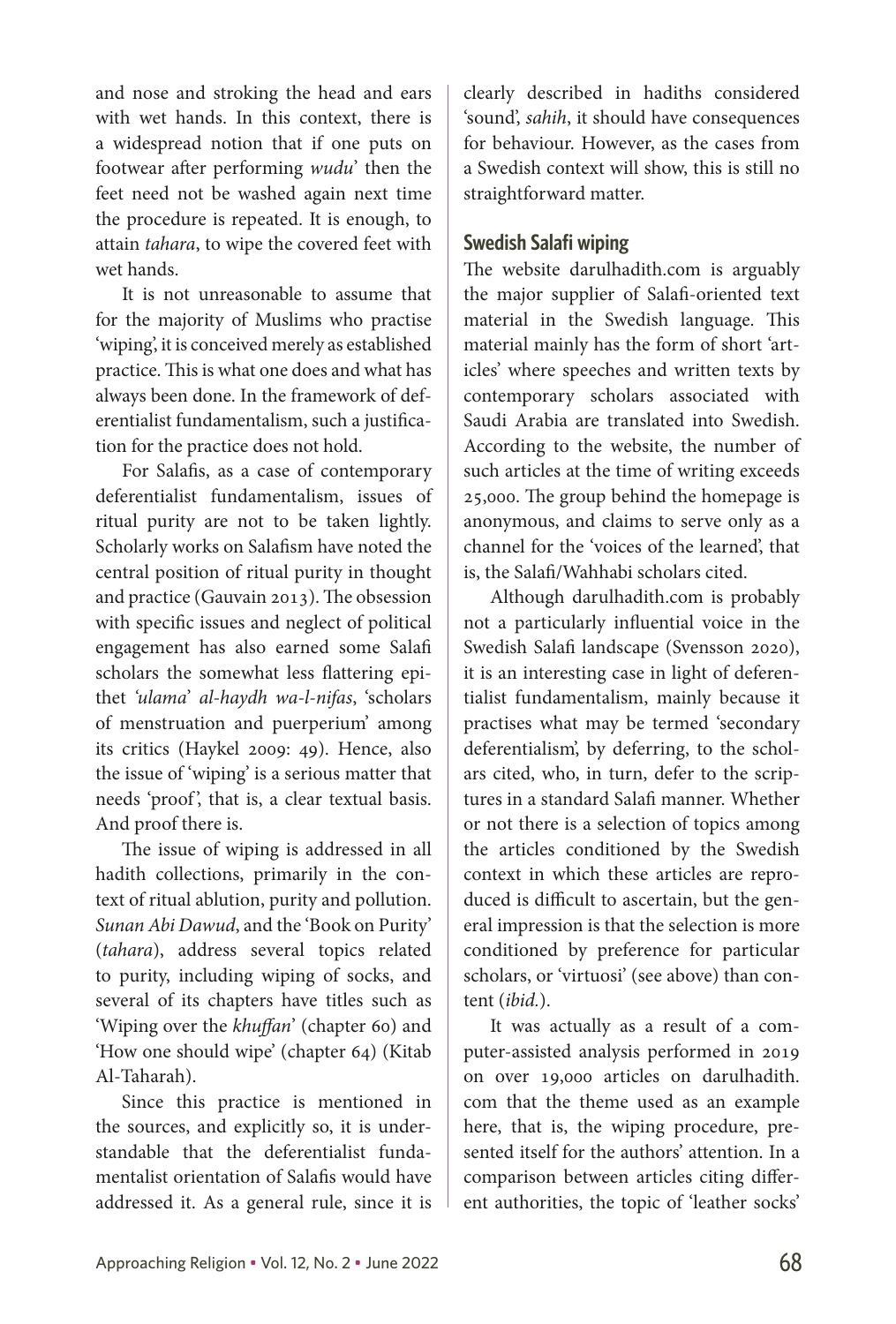stuck out as an important theme in articles connected to one of these: Muhammad bin Salih bin 'Uthaymin (d. 2001), who is one of the most influential Saudi Wahhabi shaykhs and still considered a major source of authority among Salafis. In total, 140 articles address the topic of 'socks', and in 77 of these, there is mention of 'leather socks'. Of these 77, half (38) are translations of utterances by this particular scholar, who in one of the articles states that the question of how long a believer can continue to wipe before the feet have to be washed again 'is one of the most important questions that human beings have to understand' (darulhadith.com 2015).

One conspicuous example of a deferentialist fundamentalism comes from a translated statement of Muhammad bin Salih bin 'Uthaymin that the wiping of socks is *preferable* to washing the feet. Why? Because there is a hadith where the Prophet declined an offer from one of his companions to remove his (the Prophet's) 'leather socks' when preparing to perform prayer. The Prophet said that he put on the socks in a pure state, and wiped over them. The important thing to note here is that Muhammad, in this hadith, did not expressly advise anyone else to follow his example in this matter. This is an example of how 'Uthaymin represents a tradition that holds that imitating the Prophet, regardless of the intentions underlying his utterances or behaviour, is preferable (darulhadith. com 2014).

In general, among Muslim scholars throughout the ages, there has been a distinction between what the Prophet did as a messenger of God and in his capacity as a 'beautiful example', whose Sunna, in the understanding of preferred behaviour, is to be followed, and what he did as a private person (his personal preferences, what he liked and what he disliked). This was done by the majority of scholars approaching the hadith literature, theologically motivated by a distinction between *al-sunna al-'adiya,*  that is, information on the personal preferences of the Prophet, and *al-sunna al-huda*, that Sunna which forms part of the revelation, and is thus binding for Muslims. The latter is to be followed, the former not necessarily so (Brown 1996: 62; see also Gleave 2010: 105–6).

The theological problem also made it into the hadith collections, where statements are attributed to the Prophet on several occasions in which he makes a distinction between divine rulings (mediated through his sayings and actions) and his own preferences and thoughts as a private person. The most famous example of this, present in several hadith collections, is Muhammad's not so suitable advice to date-farmers that they should not pollinate their trees. When the crops failed, he advised his followers to listen to him only in matters concerning religion, not on matters relating to worldly affairs (see e.g. *Sunan Ibn Majah* Book 16: hadith 36). A less known hadith concerns the Prophet's distaste for lizard meat, which he nevertheless allowed others to eat: 'I am neither the eater of it nor its prohibitor' (*Sahih Muslim* Book 34: Hadith 56).

The theological problem here, of course, lies in how to make the separation in the large amount of information available in hadith literature and other biographical material. Noteworthy, for this article, however, is that this separation requires entering into the *inferentialist* mode, of simulating the mind of the Prophet. What were his intentions behind certain actions and utterances? What can be noted from the historical record is that some groups refused this distinction because of the notion of *'isma*, the infallibility of the Prophet and of him as the 'perfect man', *insan al-kamil.* More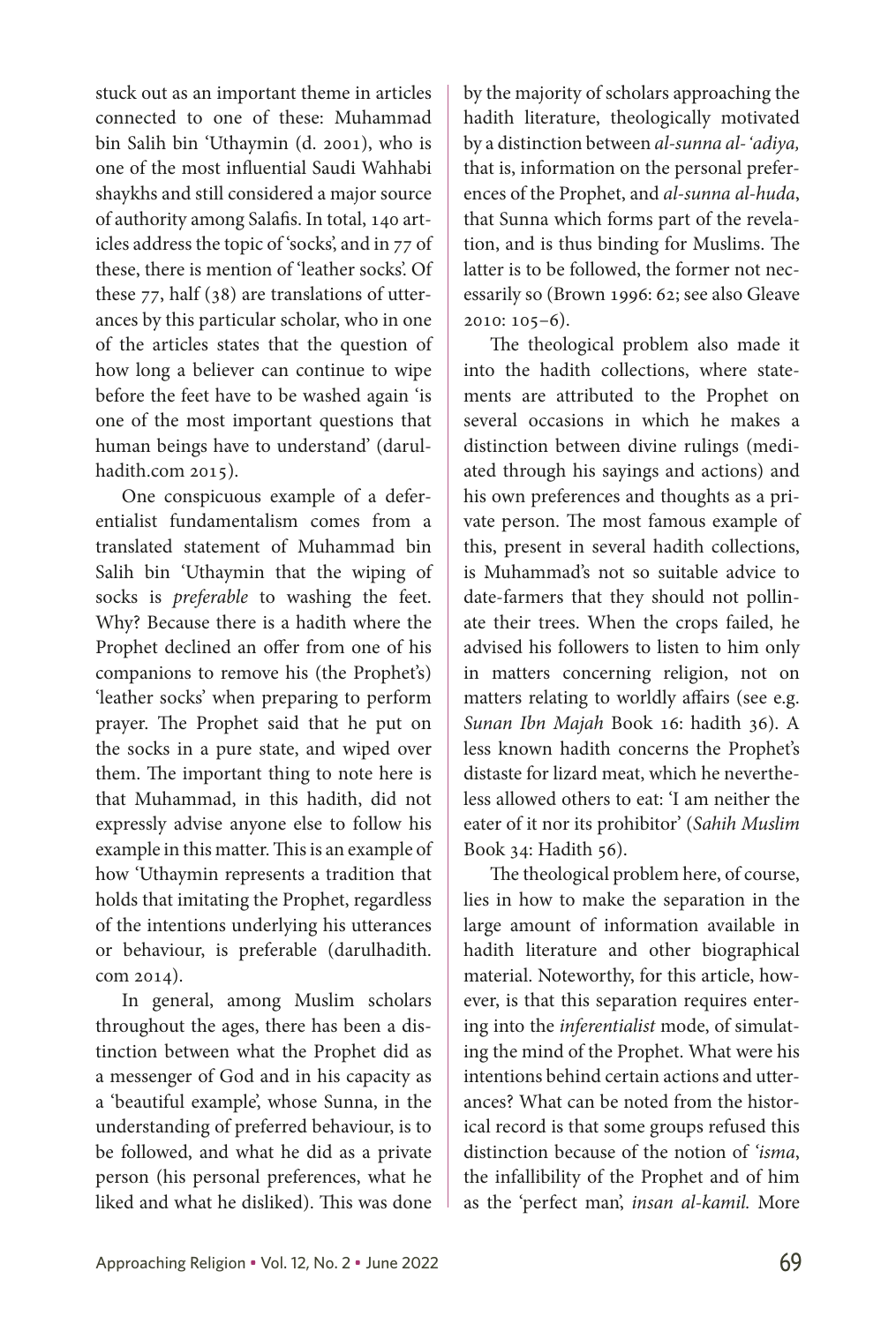importantly in the context of this article, however, are those who refused the distinction on the basis of deference to textual 'proof '. If recorded in the sound hadith collections, whatever the Prophet did or said had to be considered necessary to follow (Brown 1996: 63).

'Leather socks', in Arabic, is *khuff*, and *khuffan*, in the dual form, is the term used in the hadiths from Abu Dawud's collection cited above. Hence, in a deferentialist mode, one could argue that the wiping applies only to this particular footwear. In the translated articles on darulhadith.com there are those among the scholars that allow themselves to enter the inferentialist mode when reasoning, through analogy, *qiyas*, that the *khuffan*  mentioned in hadith could be seen as equivalent to other kinds of socks (e.g. made of cotton), and the same rules of wiping apply to the latter as they do to the former. Such rules, outlined in the articles, include how high the socks (leather or not) should be, how many fingers should be used in wiping, for how long a person can do wiping before the feet have to be washed again (one day if stationary, three days while on a journey) and if socks with holes in them could still be wiped (yes). All answers are provided with 'proof' of the practices of the Prophet and the companions. While the original statements from the scholars cited then display some inferentialism in allowing the rules of wiping to apply to socks in other material than leather, the translations insist on translating *khuffan* as 'leather socks', instead of using the more generic 'socks' or 'footwear'. This indicates that fabric may indeed matter.

That it does matter, also in a contemporary Swedish context, may be seen from another instance where the leather socks appear. The company Tahara has both a physical shop in Malmö in the southern



Fig. 2. A woman displaying her *khuff* by the fireplace, 18.5.2005.

part of Sweden, and an online shop catering mainly for Scandinavian customers in search of Islamic products. These include a wide variety of merchandise ranging from women's and men's Islamic clothing to electronic rosaries (*tasbih*) and beard oil. Among the products for sale are 'khufsleather socks'. These are marketed in the following manner: 'Black leather socks in hardy cow leather. Elastic on the side so that you do not have to fiddle with a zipper.' In the description, there is some indication as to why this item may be attractive to certain buyers with deferentialist fundamentalist inclinations: 'The Prophet, peace be upon Him, teaches us that if you do the ablution (*wudu*') and then wear Khufs it is enough if, with a moist hand, you wipe over the leather socks' (tahara.se 2021).

The main point here, then, is that this item has a unique quality, but only from a deferentialist fundamentalist perspective. Not just any socks will do if you want to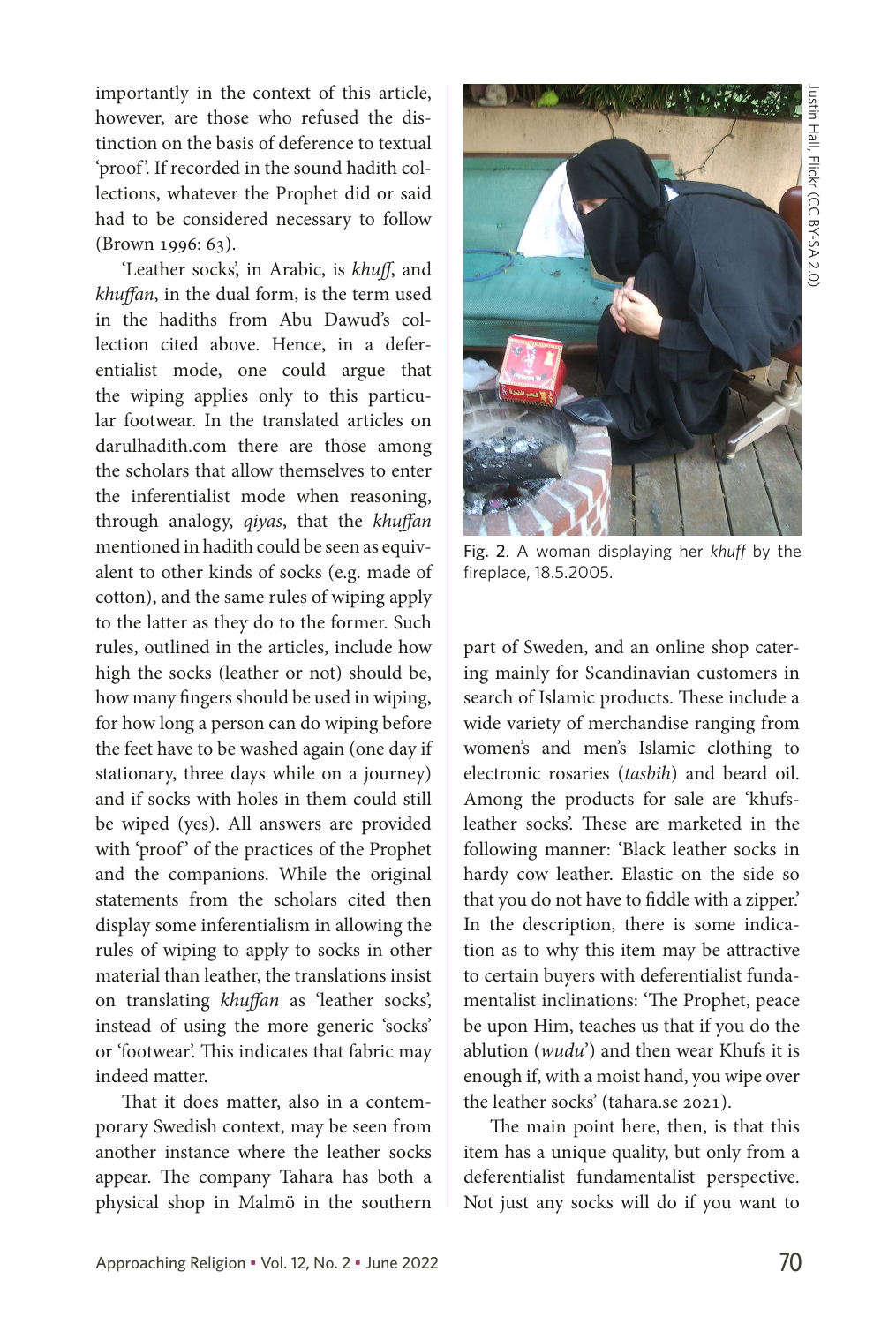keep your feet ritually pure through covering. It should be 'leather socks', so you had better buy a pair of those. Why? Don't ask, just defer (and buy).

The website darulhadith.com is, as noted, arguably the most productive of providers of Salafi material in Swedish. It is, however, not the most popular at the time or writing; this accolade probably falls to the website islam.nu (for metrics in support of this, see Svensson 2021)*.* Unlike darulhadith.com this is a website run by a group of Swedish Salafi activists who are anything but anonymous transmitters of 'the voices of the scholars'. Indeed, in the material produced and published on the website there is an abundance of texts, videos and audio recordings where the members of the group appear as authorities, or 'virtuosi' in their own right, especially those among them that have pursued higher studies at the University of Medina, Saudi Arabia. The prominent representatives of the group have their own Instagram accounts and act in a manner that resembles that of 'influencers'. They have also been analysed as such (Sorgenfrei 2021).

One of those representatives is Abdulwadud Frank, whose Instagram account describes him as 'a converted Muslim with a college degree in Islamic theology from the Islamic University in Medina' (Frank 2021). It is also in one of his many audio lectures available on the website that we have found a discussion of 'wiping of the socks'. On 15 February 2021 we downloaded metadata on all audio lectures published on islam.nu. At that time, the total number of lectures was 1566. Of these, 81 per cent featured Frank as sole speaker.

The lecture that we focus on here is entitled '*Bulugh ul Maram* – Del 18' (islam. nu 2017)*.* In it, Frank dwells at length on the issue of 'wiping the socks'. The lecture is part of a long series of comments on the work *Bulugh al-Maram* by the medieval scholar Ibn Hajar al-Asqalani (d. 1449). The lecture is an audio recording of 51.57 minutes, and was published on 9 October 2017.

At the very beginning of his address, Frank deviates from an extreme deferentialist position in claiming that 'socks' in the context should not only be understood as footwear made out of leather. Even here, however, deviation needs 'proof'. This is provided by a general reference to the Prophet and the Sahaba using other kinds of footwear in other materials. This is an important note, according to Frank, because there are those who claim that the ruling concerning wiping (*mash*) applies only to socks made out of leather (cf. above). What matters, instead, is what areas of the foot are covered by the footwear. Here, there is a shift to an inferentialist mode of reasoning. The *reason* why wiping is allowed is that the footwear covers those parts of the feet that should be washed during *wudu*'*.* The ruling thus applies to every footwear that covers not only the foot but also the ankles, in line with the divine command in verse 5:6 of the Qur'an where believers are instructed to wash 'their feet up to the ankles'. The inferentialism here is limited. It is restricted to assuming a connection between the Qur'anic commands for *wudu*' concerning which body parts should be washed, and the rulings on 'wiping of the socks'.

But Frank's argument also has a more clearly inferentialist orientation. There is a direct reference to the technical term *'illa*, i.e. *ratio legis*, and how it relates to the 'wiping'. The underlying divine intent behind the practice is that God wishes to make life easier for Muslims. This intent, thus, invalidates the claim that the footwear used should necessarily be of leather. Frank presents the 'wiping' as an 'exception', *rukhsa*, to the general law, in order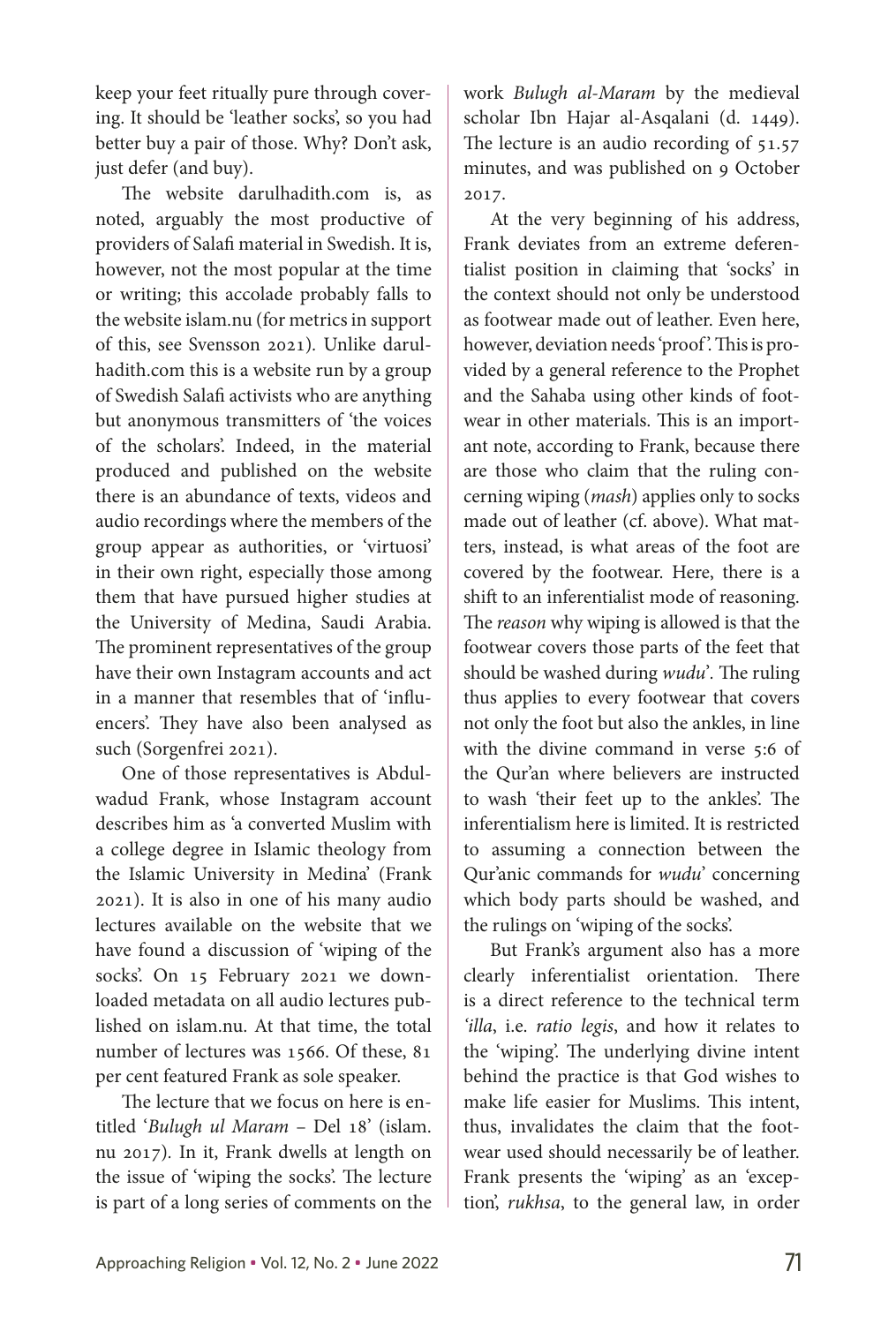to lessen the hardships of Muslims. This is presented as a *sadaqa* (benevolence) from the side of God, like the exemption from fasting in Ramadan if on a journey. As if to further stress this point, Frank notes the practical aspect of the 'wiping of the socks' in a country of cold weather, such as Sweden, where, in addition, work or school attendance may complicate undertaking complete *wudu*' before all prayers*.*

But what if you can perform complete *wudu*', including the feet? Is it not better to do so? If the 'wiping' is an exception in order to make life easier, do you have to choose the easy way? Perhaps you do not mind going the extra mile to make some extra effort in order to please God. No, according to Frank. It is not only permitted to choose an easier way if there is one. This is also the best choice. The justification is deferentialist. Since the Prophet himself sometimes chose to wipe his socks instead of washing his feet, Muslims should also do so. Not doing so, and always going for the complete *wudu*', would indicate that one considers oneself better than the Prophet.

Here there is a glimpse of a possible social function of deferentialism. Frank claims that only the deviators of the *ahl al-bid'a*, 'the innovation folk', such as 'Khawarij' and the 'Rafida', reject wiping. While 'Rafida' here is a derogatory term for Shiites, the term 'Khawarij' has a less clear denotation. Khawarij is the name of the early rebellious group who turned against the fourth Caliph 'Ali, and accorded themselves the right to punish those whom they regarded as sinners (Levi Della Vida 2012). However, in puritanist (non-politically oriented) Salafist contexts, it is today used as a generic word for zealots, and in particular militant zealots, for example the Islamic State, and others who want to overthrow governments (see e.g. Kenney 2006). The important point here, however, is not what actual groups are intended by this statement, but that what from an outsider's perspective would appear to be an issue of lesser importance (whether or not to wipe the socks) becomes, in a Salafi context, a clear identity marker in a distinction between in-group and out-group, where the latter is identified by its lack of appropriate deference.

Frank's lecture contains several in-depth presentations of diverse topics related to wiping, for example concerning what happens with ritual purity when socks are changed or if one washes one foot and then puts on one sock before washing the other foot and for how long wiping is allowed. As a general comment on all the details outlined, Frank states, in a deferentialist manner, that the human intellect cannot be a source for religious rulings. Some rulings contained in the scriptures may be understood using common sense. There is, for example, a ruling that you are not to wipe the sole of the socks, only the upper side of the foot. This is common sense, since the sole may contain polluting substances that can make your fingers dirty. This shows that the texts of revelation are *compatible*  with common sense. Common sense, however, cannot be used to evaluate rulings. If you do not understand the wisdom behind a particular practice, you must still accept it as it is expressed in the scriptures. Human reason has limitations that revelation does not have, and Muslims, Frank stresses, should practise imitation, *ittiba'*, of the Prophet and the Sahaba, and implicitly then also in contexts where common sense cannot provide any good reasons why. Noteworthy here is that Frank then returns to the issue of wiping only the top, and not the soles, of the socks. He cites the Hanbali jurist Ibn al-Qayyim al-Jawziyya (d. 1350), claiming that all authentic hadiths stress this, but now *without* justifying the ruling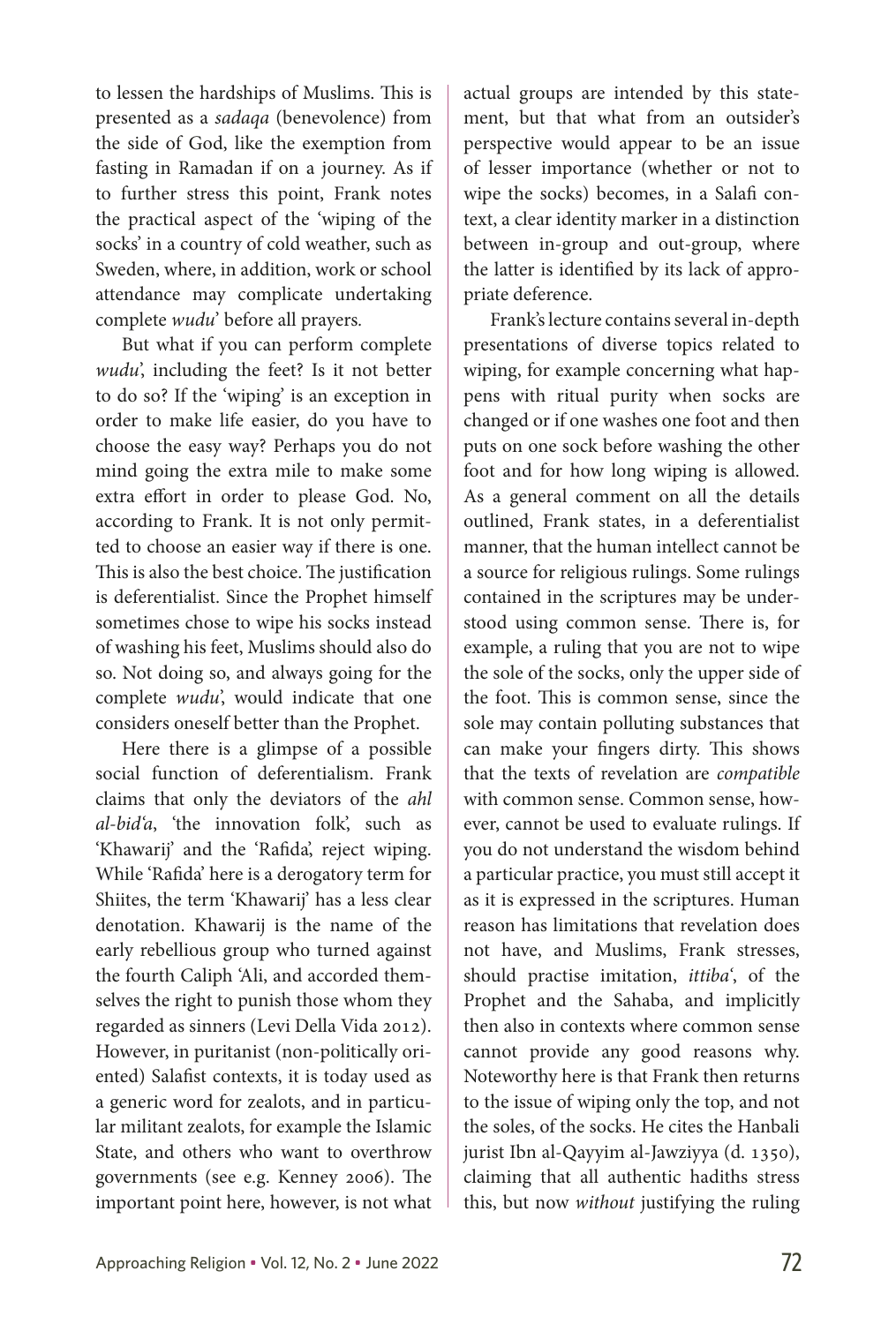with common sense (i.e. that the soles may be dirty) but merely stating that doing otherwise is innovation, *bid'a*, which itself is enough justification in a deferentialist fundamentalist framework.

It could be noted, then, that while deferential fundamentalism is the dominant mode in the examples from a Swedish Salafi discourse, there is recurrently a certain element of inferentialism involved. This is to be expected. 'Mentalisation' is a default stance in human mental processing of social information (Dennett 1987). Deferentialism is a special case in certain, limited, contexts. In Salafism, deferentialism is a preferred stance in theory in relation to information considered to be of divine origin. But it is probably quite difficult to uphold in all aspects of everyday life.

## **Concluding remarks**

This article has argued for considering 'fundamentalism', with some additional modifications, as an apt analytical concept with which to approach the contemporary phenomenon of Salafism, at least concerning particular notions within the latter regarding religious belief and practice. While the concept of 'deferentialist fundamentalism' does seem to work quite well in this respect, there is still the question why it should be invoked at all. Why not stick with 'Salafism'?

The main reason lies in the fact that Salafism as a concept serves mainly to name an actual, observed tendency in contemporary Islam. In itself it carries little analytical value. The discussion above shows some of the advantages, from a scholarly perspective, of approaching the very same tendency with the concept of 'deferential fundamentalism'.

First, fundamentalism is a general tendency that, while being present throughout Islamic history, has gained prominence as a popular understanding of 'what Islam is' mainly in the modern period. Contemporary Salafism, as a form of fundamentalism, is part of this development, and may be analysed as such, that is to say, with reference to the same underlying larger social, political and cultural processes. Second, deferentialism, as a particular mode of relating to social information, including information of religious issues, is likewise a general tendency, both inside and outside a fundamentalist, and even religious, framework. Also, in this case, more general theoretical consideration can be taken in the analysis of Salafism regarding what contextual factors favour deferentialism, be it in relation to a text, an institution or a charismatic leader. The application of the concept of 'deferentialist fundamentalist' to Salafism makes it possible to move beyond questions such as 'What is Salafism?' or 'What is Salafism like?' and to enter the realm of 'Why does Salafism exist, and why now?'.

As has been noted above, neither fundamentalism, nor more specifically deferentialist fundamentalism, is a novelty in the context of Islam. This indicates that what is identified as mainly a contemporary phenomenon (Salafism) may actually be merely a contemporary manifestation of a more general tendency (deferentialist fundamentalism) long present in Islamic tradition. Moreover, since deferentialist fundamentalism is not *tied* to Islam, similar tendencies in other religious traditions, contemporary and historical, may serve as useful comparative material. Such comparison may, moreover, stretch outside the realm of religion.

While fundamentalism, as discussed here, does have a clear religious element attached to it (i.e. the 'theological' qualifier), deferentialism and inferentialism do not. As concepts, these are formed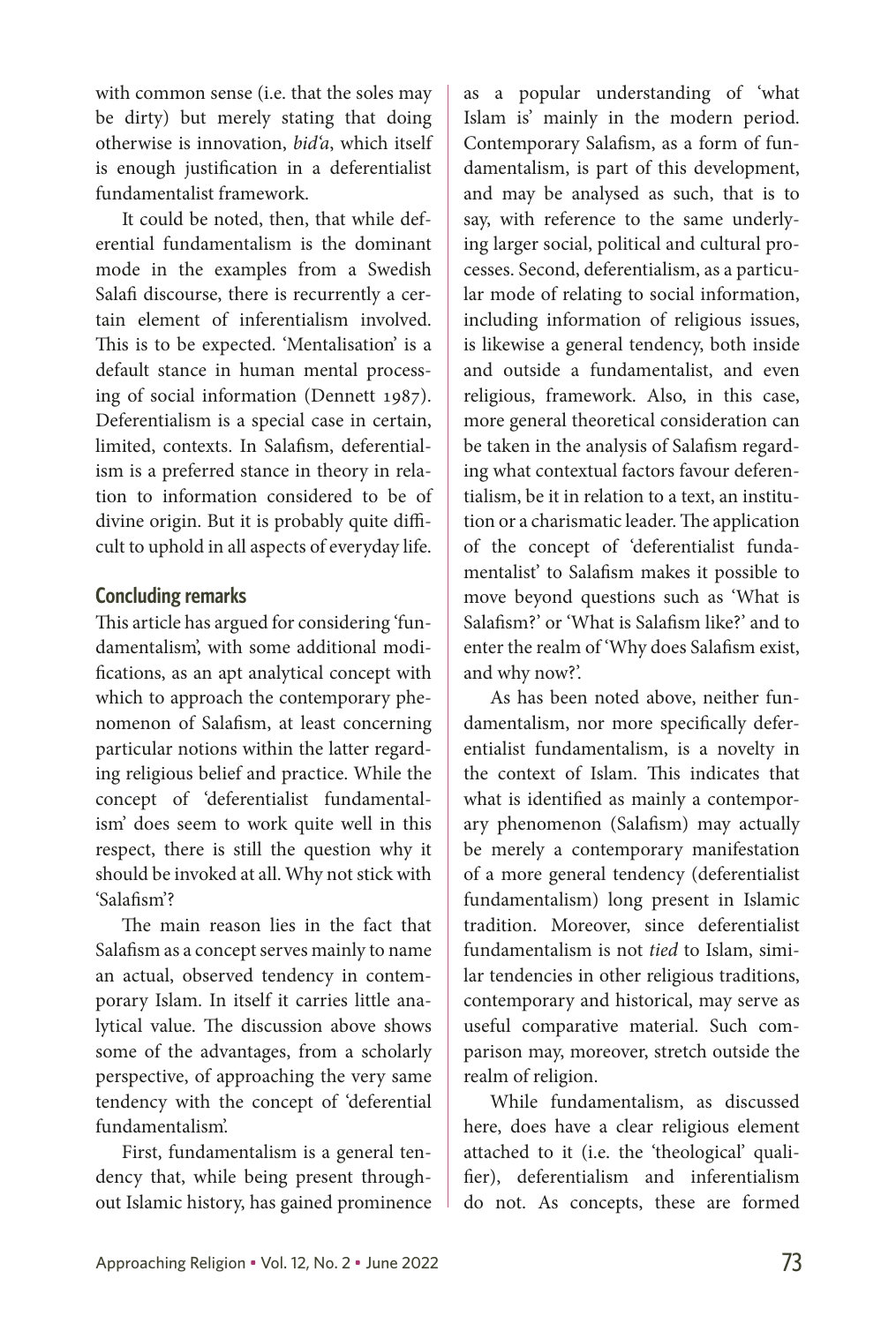considering *general* modes employed by human beings processing social information. This expands the analysis beyond the religious domain and facilitates comparison with deferentialism and inferentialism as they manifest themselves in other domains of human interaction. In such a context, where general theories of human information processing and behaviour are applied, Salafism, which to an outsider, particularly one with no previous knowledge of Islam as a religious tradition, may appear both foreign and strange, can be understood for what it most definitely is: a basically human phenomenon (cf. Svensson 2012). ■



**Susanne Olsson** is a professor in the history of religions at Stockholm University in Sweden. Her main field of research is in Islamic studies, where she has conducted research on political reinterpretations of Islam in Egypt

and Europe. In her research on Islam in Egypt she has studied socialist interpretations of Islam and new forms of preaching. A main focus related to the European context has been on 'traditionalist' Islam in a Hanbali tradition, expressed, for example, in contemporary Salafism, mainly of a pietistic and non-violent sort, but she has also conducted research into other forms of activist 'othering' methods. She has also published on Muslim minority jurisprudence that is developed to accommodate the current situation of Muslims in Europe.

**Jonas Svensson** is a professor in the study of religions at Linnaeus University, Växjö, Sweden. The focus of his research is Islam, in particular contemporary interpretations. He has published on issues such



as Islam and gender, Islam and human rights and Islamic religious education. In his more recent publications he has turned towards the cognitive science of religion (CSR), exploring its potential for bringing new theoretical input into the field Islamic studies.

#### **References**

- Abrahamov, Binjamin. 1995. 'The *bi-lā kayfa* doctrine and its foundations in Islamic theology', *Arabica* 42: 365–79, doi: <https://doi. org/10.1163/1570058952583147>.
- Adang, Camilla. 2006. '"This day have I perfected your religion for you": a Zahiri conception of religious authority', in *Speaking for Islam: Religious Authorities in Muslim Societies*, ed. Gertrud Krämer (Leiden: Brill Academic Publishers), 15–48, doi: <https://doi. org/10.1163/ej.9789004149496.i-310.6>.
- Adraoui, Mohamed-Ali. 2020. Salafism goes global: from the Gulf to the French banlieues (New York: Oxford University Press), doi: <https://doi.org/10.1093/ oso/9780190062460.001.0001>.
- Appleby, R. Scott, and Marty, Martin E. 1991. *The Fundamentalism Project*, vol. 1: *Fundamentalisms Observed* (University of Chicago Press).
- Baron-Cohen, Simon. 1995. *Mindblindness: As Essay on Autism and Theory of Mind* (Cambridge, MA: MIT Press), doi: <https://doi. org/10.7551/mitpress/4635.001.0001>.
- Bloch, Maurice. 2004. 'Ritual and deference', in *Ritual and Memory: Toward a Comparative Anthropology of Religion*, eds. Harvey Whitehouse and James Laidlaw (Walnut Creek, CA: AltaMira Press), 65–78.
- Botz-Bornstein, Thorsten. 2019. *The New Aesthetics of Deculturation: Neoliberalism, Fundamentalism and Kitsch* (London: Bloomsbury Academic).
- Brown, Daniel. 1996. *Rethinking Tradition in Modern Islamic Thought* (New York: Cambridge University Press).
- Cook, Michael. 2014. *Ancient Religions, Modern Politics: The Islamic Case in Comparative Perspective* (Princeton, NJ: Princeton University Press).
- Darulhadith.com. 2014. '1. Vad är domen för att stryka ovanpå läderstrumpor och strumpor?', darulhadith.com [website], <https:// darulhadith.com/1-vad-ar-domen-for-attstryka-ovanpa-laderstrumpor-och-strumpor/> (archived on Wayback Machine 3.12.2021>.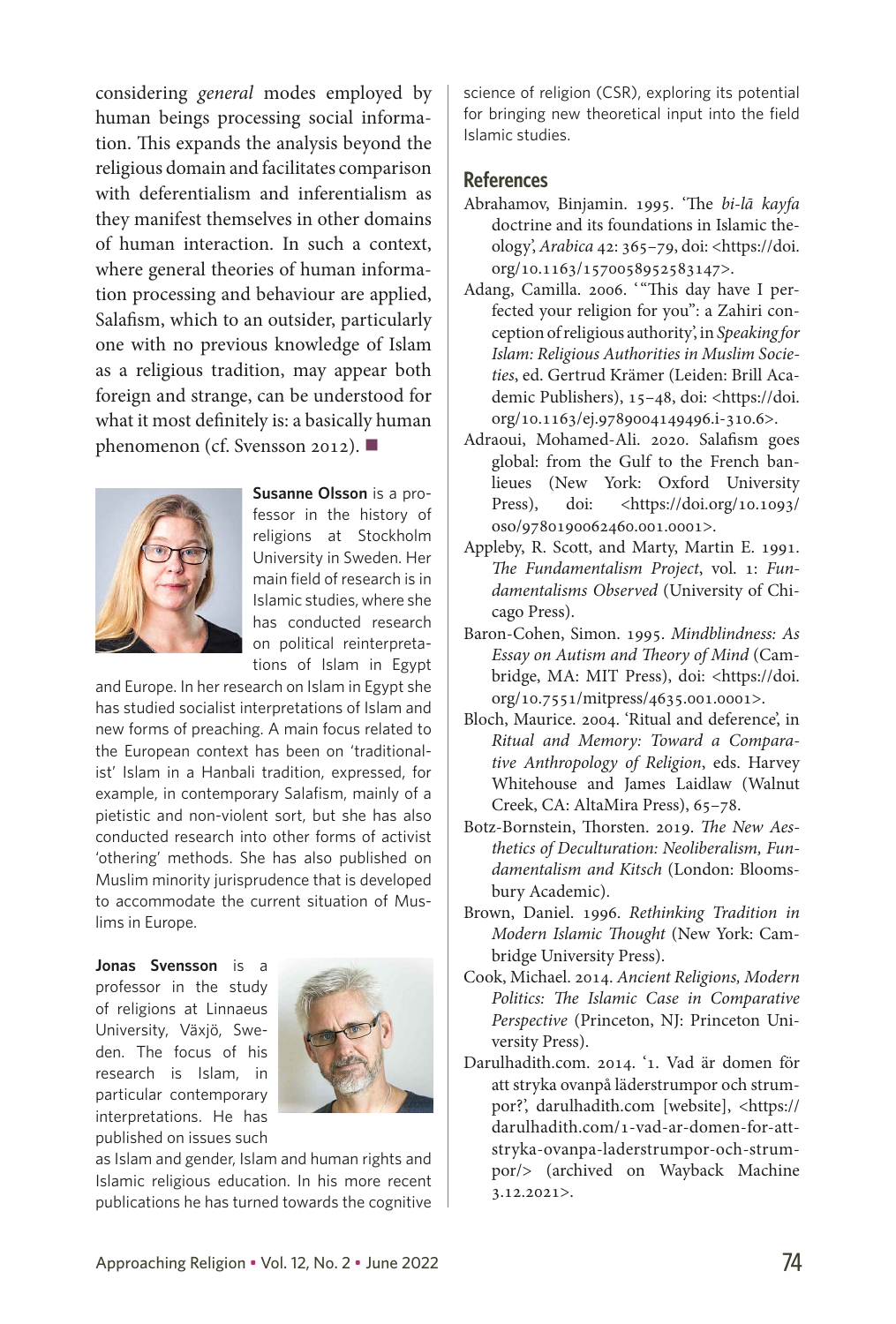- Darulhadith.com. 2015. *4. Hur länge kan det strykas på läderstrumporna?* <https://darulhadith.com/4-hur-lange-kan-det-strykaspa-laderstrumporna/> (archived on Wayback Machine 6.12.2021).
- Dennett, Daniel. C. 1987. *The Intentional Stance* (Cambridge, MA: MIT Press).
- Eickelman, Dale. F., and James P. Piscatori. 2004. *Muslim Politics* (Princeton, NJ: Princeton University Press).
- Farquhar, Michael. 2016. *Circuits of Faith: Migration, Education, and the Wahhabi Mission* (Stanford, CA: Stanford University Press).
- Frank, Abdulwadud. 2021. abdulwadudfrank [Instagram account], <https://www.instagram.com/abdulwadodfrank/> (accessed 8.12.2021).
- French, Nathan S. 2020. *And God Knows the Martyrs: Martyrdom and Violence in Jihadi-Salafism* (New York: Oxford University Press).
- Gauvain, Richard. 2013. *Salafi Ritual Purity: In the Presence of God* (London: Routledge).
- Gleave, Robert. 2010. 'Personal piety', in *The Cambridge Companion to Muhammad*, ed. Jonathan E. Brockopp (New York: Cambridge University Press), 103–22.
- Haddad, Yvonne. 1992. 'Islamists and the "problem of Israel": the 1967 awakening', in *Middle East Journal* 462: 266–85, doi: <https://doi.org/10.1163/2468-1733\_shafr\_ sim270040446>.
- Halverson, Jeffry R. 2010. *Theology and Creed in Sunni Islam: The Muslim Brotherhood, Ash'arism, and Political Sunnism* (Basingstoke: Palgrave Macmillan).
- Haykel, Bernard. 2009. 'On the nature of Salafi thought and action', in *Global Salafism: Islam's New Religious Movement*, ed. Roel Meijer (New York: Columbia University Press), 33–57, doi: <https://doi.org/10.1093/ acprof:oso/9780199333431.003.0002>.
- Ibn Hanbal, Ahmad 2015. *Early Hanbali Creeds*, trans. Christopher Melchert (Oxford University Research Archive), <https://ora. ox.ac.uk/objects/uuid:3f641916-8c75- 4114-8e90-db25de3fa7be>.
- Inge, Anabel. 2016. *The Making of a Salafi Muslim Woman: Paths to Conversion* (New York: Oxford University Press).
- Islam.nu. 2017. '*Bulugh ul Maram*  Del 18' [sound recording], islam.nu [website],

<https://islam.nu/forelasningar/bulugh-ulmaram-del-18> (accessed and downloaded on 1.4.2021>.

- Juynboll, G. H. A., and Daniel W. Brown. 2012. 'Sunna', in *Encyclopaedia of Islam*, 2nd edn, eds. Peri Bearman, Thierry Bianquis, C. Edmund Bosworth, Emeri van Donzel and Wolfhart P. Heinrichs, doi: <http:// dx.doi.org/10.1163/1573-3912\_islam\_ COM\_1123>.
- Kenney, Jeffrey T. 2006. *Muslim Rebels: Kharijites and the Politics of Extremism in Egypt* (Oxford University Press).
- Kitab Al-Taharah. 'Purification (Kitab Al-Taharah)', Sunnah.com [website], <https://sunnah.com/abudawud/1> (archived on Wayback Machine 13.12.2021).
- Lauzière, Henri. 2010. 'The construction of Salafiyya: reconsidering Salafism from the perspective of conceptual history', in *International Journal of Middle East Studies* 42: 369–89, doi: <https://doi.org/10.1017/ S0020743810000401>.
- Lauzière, Henri 2015. *The Making of Salafism: Islamic Reform in the Twentieth Century* (New York: Columbia University Press).
- Levi Della Vida, Giorgio. 2010. 'Khāridjites', in *Encyclopaedia of Islam*, 2nd edn, eds. Peri Bearman, Thierry Bianquis, C. Edmund Bosworth, Emeri van Donzel and Wolfhart P. Heinrichs, <[http://dx.doi.org/10.1163/1573-](http://dx.doi.org/10.1163/1573-3912_islam_COM_0497) [3912\\_islam\\_COM\\_0497](http://dx.doi.org/10.1163/1573-3912_islam_COM_0497)>.
- Lowry, Joseph E. 2010. 'The prophet as lawgiver and legal authority', in *The Cambridge Companion to Muhammad*, ed. Jonathan E. Brockopp (New York: Cambridge University Press), 83-102, doi: <https//doi. org/10.1017/ccol9780521886079.005>.
- Marty, Martin E. 1996. 'Too bad we're so relevant: the Fundamentalism Project projected', *Bulletin of the American Academy of Arts and Sciences* 496: 22–38, doi: <https:// doi.org/10.2307/3824283>.
- Marty, Martin E., and R. Scott Appleby. 1993. *The Fundamentalism Project*, vol. 3: *Fundamentalisms and the State: Remaking Polities, Economies, and Militance* (University of Chicago Press).
- Marty, Martin E., and R. Appelby Scott. 1995. *The Fundamentalism Project*, vol. 5: *Fundamentalisms Comprehended* (University of Chicago Press).